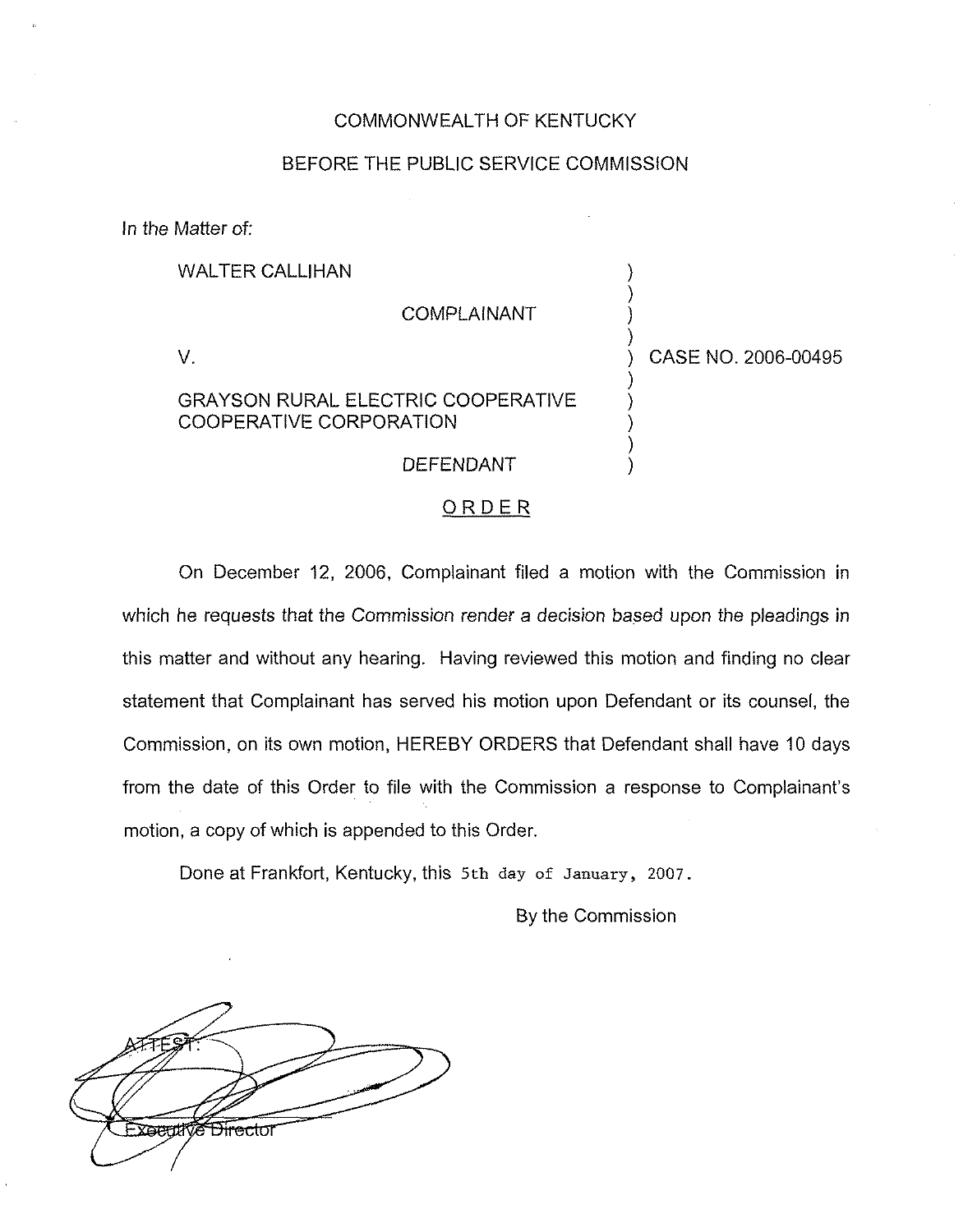RECEIVED Conninuealt, of Rentucke DEC 1 2 2006 PUBLIC SERVICE **COMMISSION** Case no 2006-00495 Walter Collibran Compteinant Gayson Rural Electric tendert. Wotson Comes now Walter Callihan and Files tis motion as per our here-in balow. In the above style case a complaint. has been filled by Watter Collinan, referred to here and after as Calian ond also answer has been filled to Dord Cruplaint and a response filed to the answer filed by the defendant Graspon: The flavetaffe Complaint stands self efplanatises upon its own. Vanswer raises mo demail that Craipon's contentions that Callihan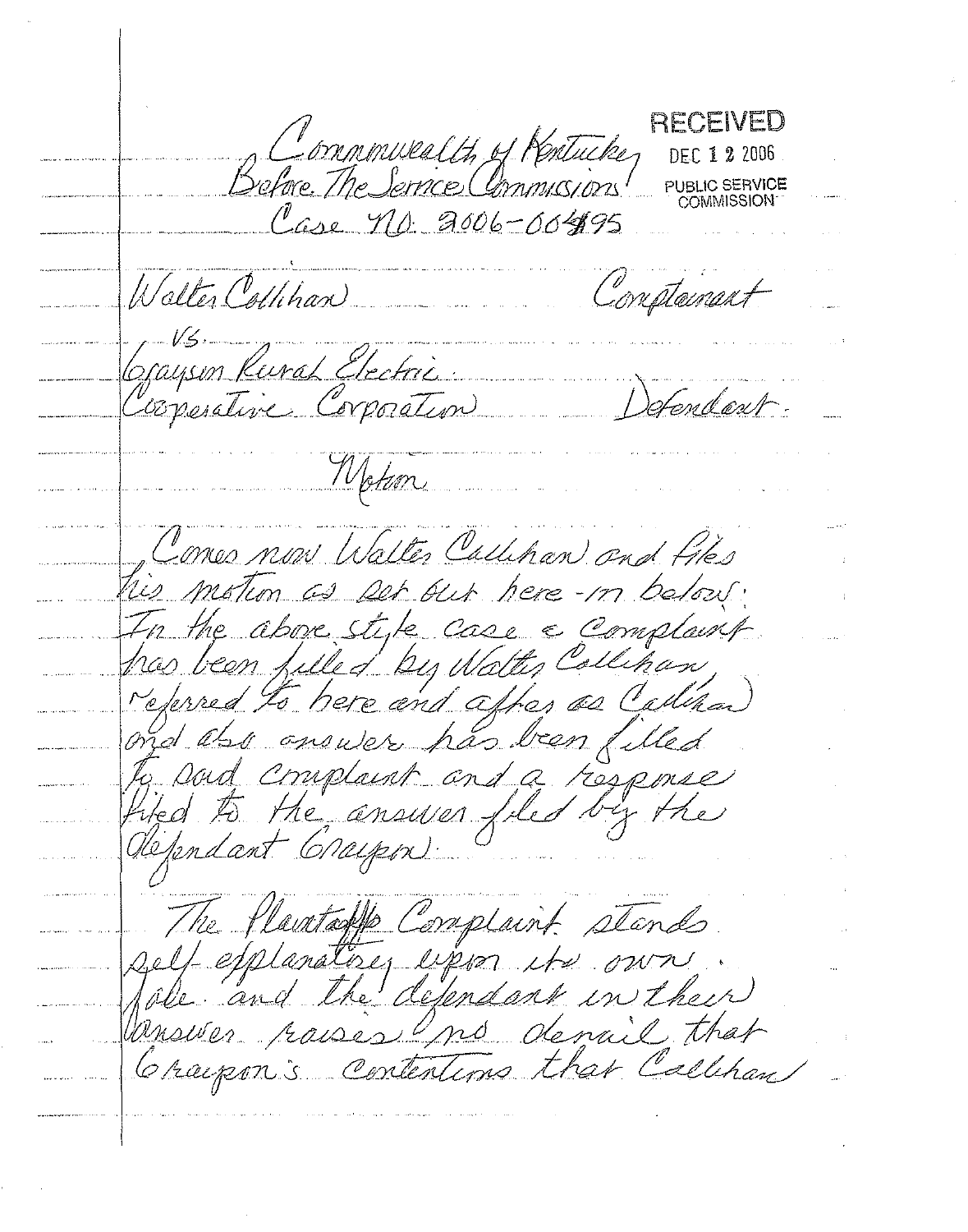ourd them an aleged Electric Bull, Oragon does not dency The fict.  $\frac{2}{1-\alpha}$ our them, They do not that the deced bill is more<br>than 4 years old closer to 5 yes.<br>Sinse Grayson's failure to crace.<br>than 4 yes old, leaves no moterial fait for this Commissions to hold heardras to established whether or not the Stelue of limitations has more than type old, therefore<br>Graup in is barred by the Statues ns grands an action in S Their cligd fill con, certanile is no agency whereber they allihan moves this Commission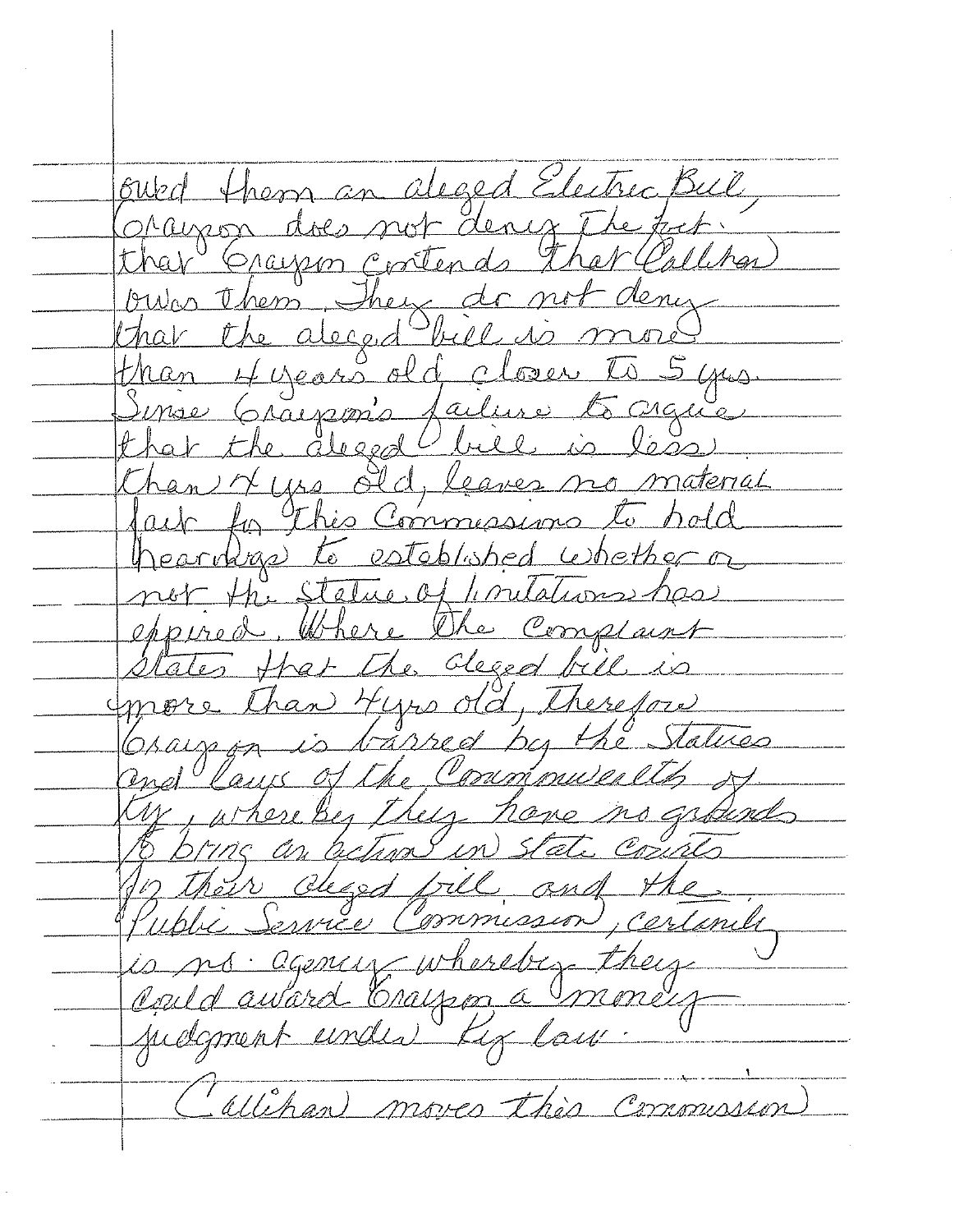for an order forthwith that orders Crains Rural Electric Cooperative Walter Callepan with electric Service. The winter is cold, Watter han and his wefe are a then  $88^{\circ}$ Crayson Kural Ele and the to gone to such great lengths to prevent Walte, Callihan and his merele because they are Servesh Please pule forthwill so we get yen to Order ordesing Grayson to Commange serving Calabour app Jnantelin Circuit Conrt l commeadiate relie Service Commissio Kespedfully Walter Calihan